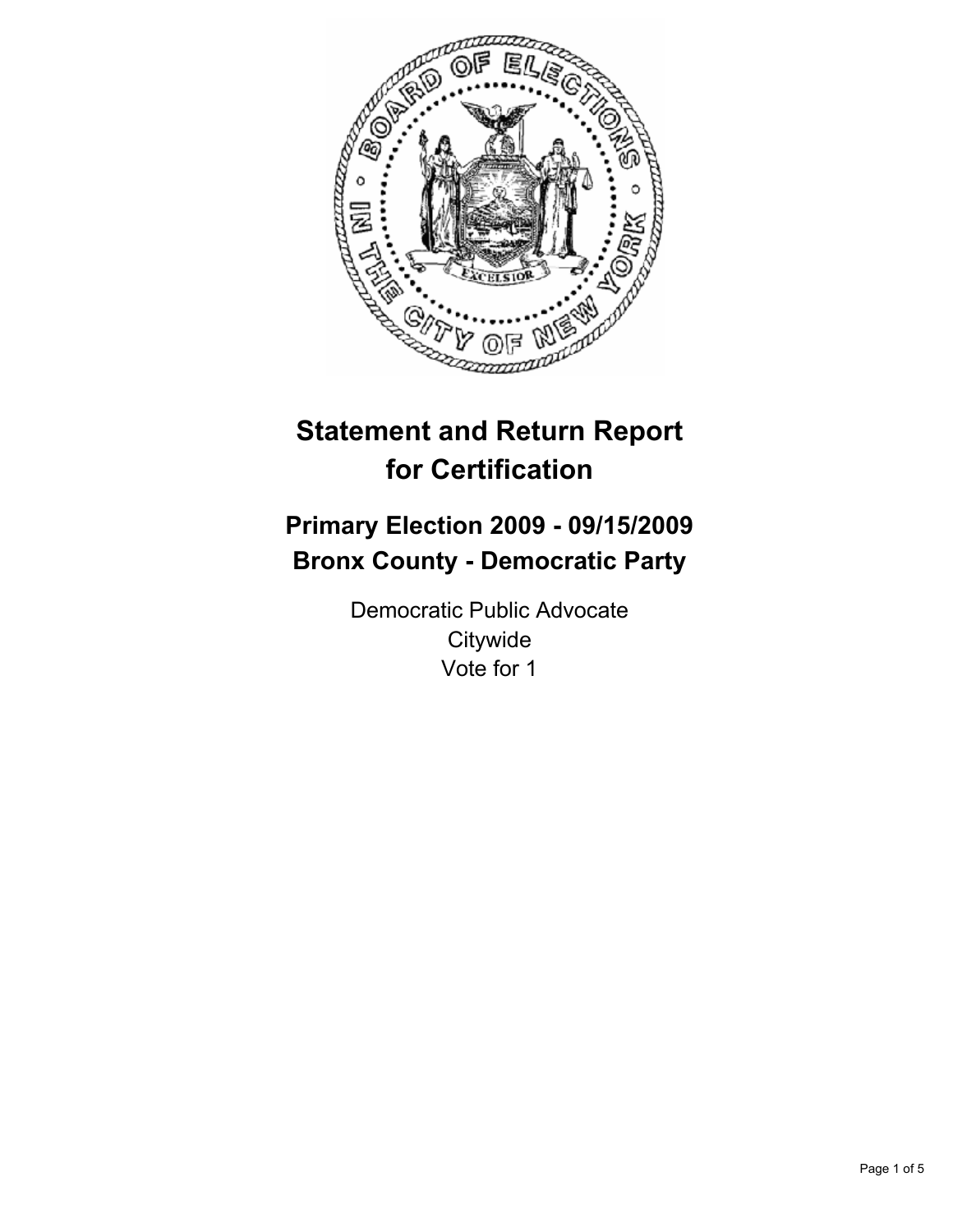

# **Assembly District 76**

| <b>EMERGENCY</b>      | 24    |
|-----------------------|-------|
| ABSENTEE/MILITARY     | 78    |
| AFFIDAVIT             | 37    |
| <b>BILL DE BLASIO</b> | 1,631 |
| ERIC N GIOIA          | 643   |
| <b>MARK GREEN</b>     | 1,095 |
| <b>NORMAN SIEGEL</b>  | 455   |
| <b>IMTIAZ S SYED</b>  | 220   |
| <b>Total Votes</b>    | 4.044 |

## **Assembly District 77**

| <b>EMERGENCY</b>              | 42    |
|-------------------------------|-------|
| ABSENTEE/MILITARY             | 108   |
| AFFIDAVIT                     | 36    |
| <b>BILL DE BLASIO</b>         | 1,303 |
| ERIC N GIOIA                  | 447   |
| <b>MARK GREEN</b>             | 1,080 |
| <b>NORMAN SIEGEL</b>          | 449   |
| <b>IMTIAZ S SYED</b>          | 171   |
| MARK ESCOFFERY-BEY (WRITE-IN) |       |
| <b>Total Votes</b>            | 3,451 |

## **Assembly District 78**

| <b>EMERGENCY</b>      | 66    |
|-----------------------|-------|
| ABSENTEE/MILITARY     | 99    |
| <b>AFFIDAVIT</b>      | 82    |
| <b>BILL DE BLASIO</b> | 1,074 |
| <b>ERIC N GIOIA</b>   | 386   |
| <b>MARK GREEN</b>     | 750   |
| <b>NORMAN SIEGEL</b>  | 315   |
| <b>IMTIAZ S SYED</b>  | 135   |
| <b>Total Votes</b>    | 2.660 |

## **Assembly District 79**

| <b>EMERGENCY</b>      | 496   |
|-----------------------|-------|
| ABSENTEE/MILITARY     | 94    |
| <b>AFFIDAVIT</b>      | 106   |
| <b>BILL DE BLASIO</b> | 1,451 |
| ERIC N GIOIA          | 616   |
| <b>MARK GREEN</b>     | 1,272 |
| <b>NORMAN SIEGEL</b>  | 461   |
| <b>IMTIAZ S SYED</b>  | 143   |
| <b>Total Votes</b>    | 3.943 |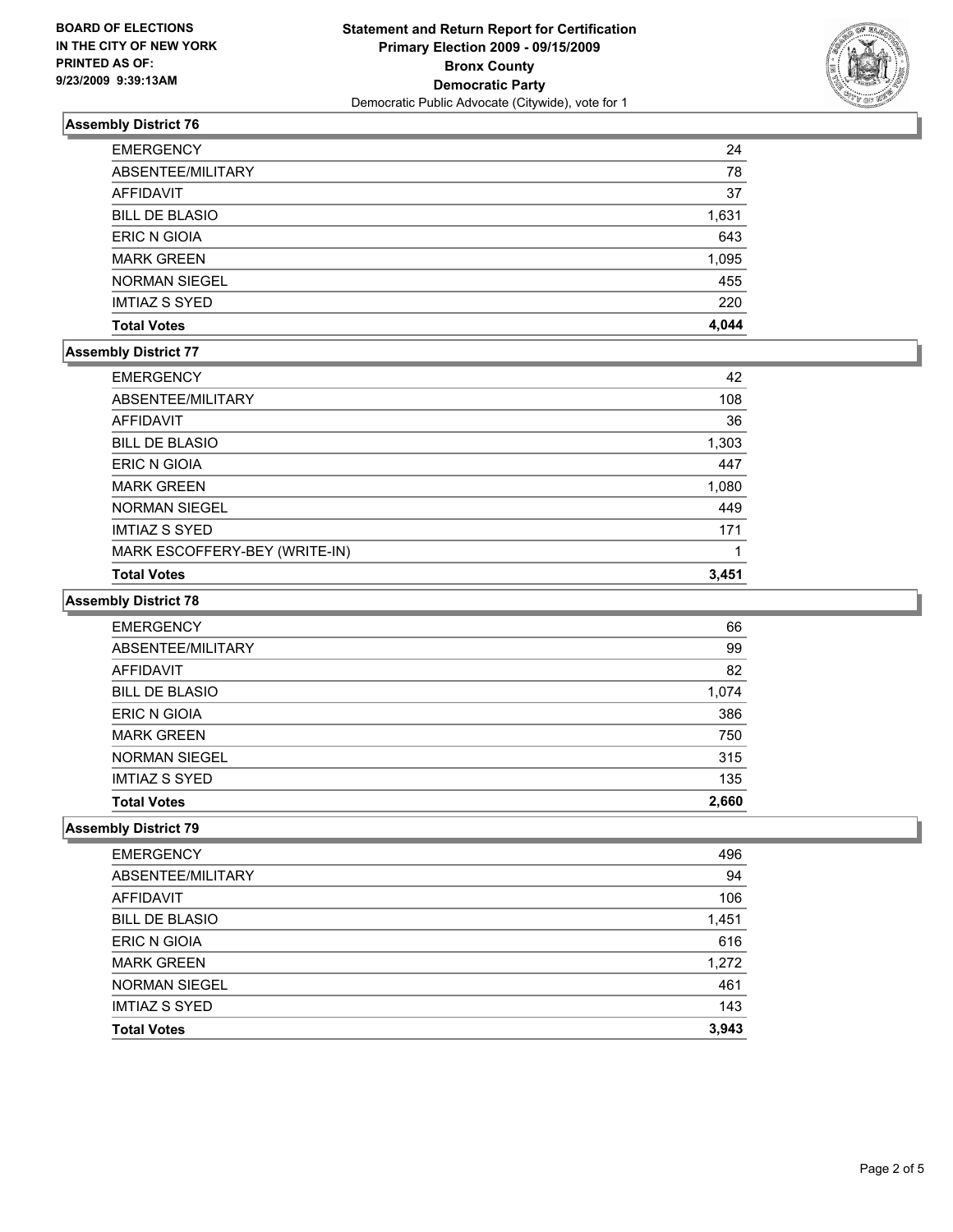

# **Assembly District 80**

| <b>EMERGENCY</b>      | 45    |
|-----------------------|-------|
| ABSENTEE/MILITARY     | 249   |
| AFFIDAVIT             | 27    |
| <b>BILL DE BLASIO</b> | 1,280 |
| <b>ERIC N GIOIA</b>   | 718   |
| <b>MARK GREEN</b>     | 1,252 |
| <b>NORMAN SIEGEL</b>  | 488   |
| <b>IMTIAZ S SYED</b>  | 125   |
| <b>Total Votes</b>    | 3,863 |

## **Assembly District 81**

| <b>EMERGENCY</b>      | 149   |
|-----------------------|-------|
| ABSENTEE/MILITARY     | 326   |
| AFFIDAVIT             | 58    |
| <b>BILL DE BLASIO</b> | 2,247 |
| <b>ERIC N GIOIA</b>   | 1,084 |
| <b>MARK GREEN</b>     | 2,779 |
| <b>NORMAN SIEGEL</b>  | 901   |
| <b>IMTIAZ S SYED</b>  | 134   |
| <b>Total Votes</b>    | 7,145 |

#### **Assembly District 82**

| <b>EMERGENCY</b>      | 138   |
|-----------------------|-------|
| ABSENTEE/MILITARY     | 235   |
| AFFIDAVIT             | 25    |
| <b>BILL DE BLASIO</b> | 2,397 |
| ERIC N GIOIA          | 1,021 |
| <b>MARK GREEN</b>     | 1,752 |
| <b>NORMAN SIEGEL</b>  | 946   |
| <b>IMTIAZ S SYED</b>  | 136   |
| <b>Total Votes</b>    | 6,252 |

## **Assembly District 83**

| <b>EMERGENCY</b>      | 11    |
|-----------------------|-------|
| ABSENTEE/MILITARY     | 163   |
| AFFIDAVIT             | 27    |
| <b>BILL DE BLASIO</b> | 1,688 |
| ERIC N GIOIA          | 575   |
| <b>MARK GREEN</b>     | 1,739 |
| <b>NORMAN SIEGEL</b>  | 629   |
| <b>IMTIAZ S SYED</b>  | 160   |
| <b>Total Votes</b>    | 4.791 |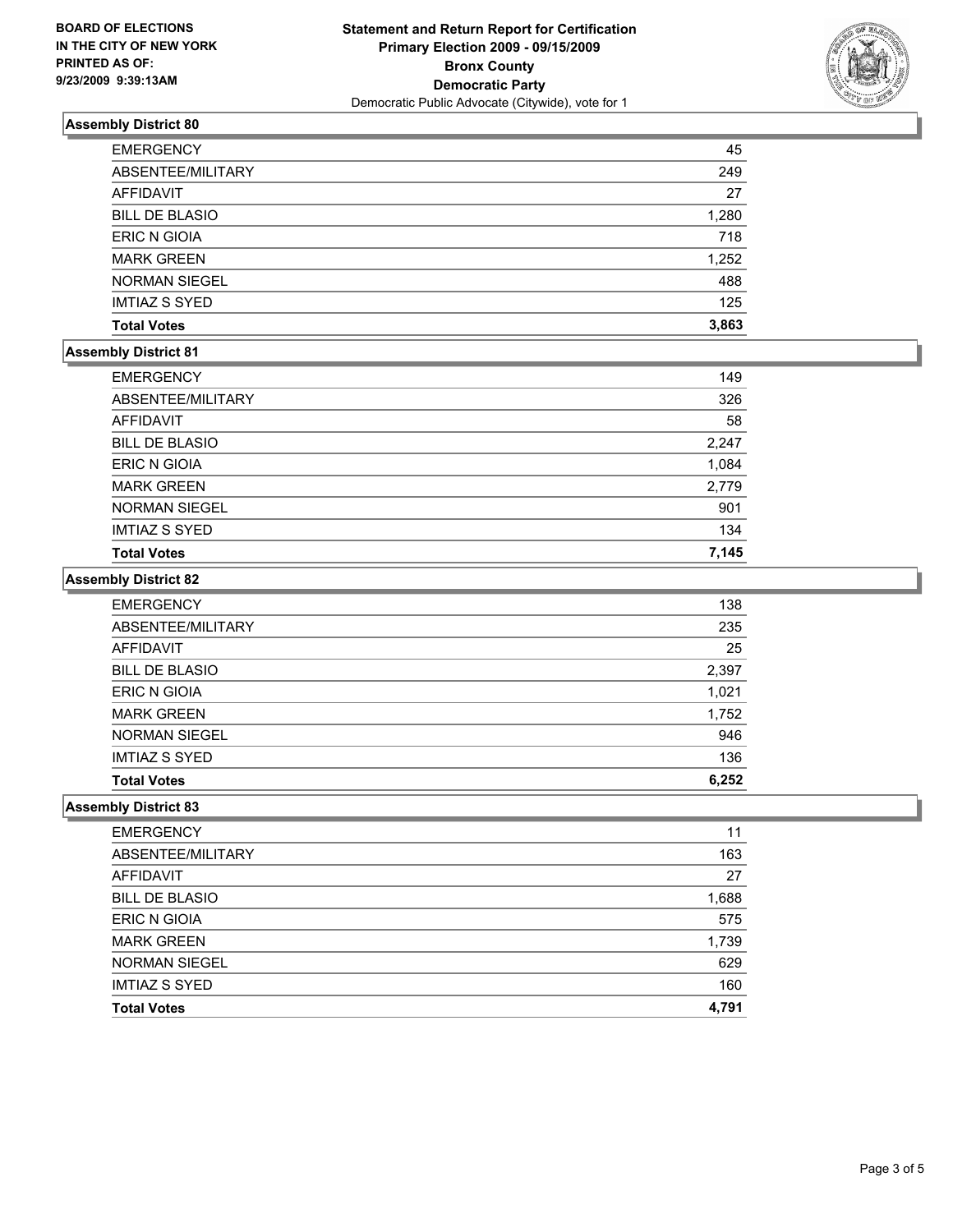

# **Assembly District 84**

| <b>EMERGENCY</b>      | 11    |
|-----------------------|-------|
| ABSENTEE/MILITARY     | 50    |
| AFFIDAVIT             | 47    |
| <b>BILL DE BLASIO</b> | 1,154 |
| <b>ERIC N GIOIA</b>   | 500   |
| <b>MARK GREEN</b>     | 1,000 |
| <b>NORMAN SIEGEL</b>  | 372   |
| <b>IMTIAZ S SYED</b>  | 162   |
| <b>Total Votes</b>    | 3,188 |

## **Assembly District 85**

| <b>EMERGENCY</b>      | 57    |
|-----------------------|-------|
| ABSENTEE/MILITARY     | 75    |
| <b>AFFIDAVIT</b>      | 34    |
| <b>BILL DE BLASIO</b> | 1,343 |
| ERIC N GIOIA          | 501   |
| <b>MARK GREEN</b>     | 892   |
| <b>NORMAN SIEGEL</b>  | 355   |
| <b>IMTIAZ S SYED</b>  | 130   |
| <b>Total Votes</b>    | 3.221 |

## **Assembly District 86**

| <b>EMERGENCY</b>      |       |
|-----------------------|-------|
| ABSENTEE/MILITARY     | 54    |
| <b>AFFIDAVIT</b>      | 67    |
| <b>BILL DE BLASIO</b> | 1,094 |
| <b>ERIC N GIOIA</b>   | 368   |
| <b>MARK GREEN</b>     | 815   |
| <b>NORMAN SIEGEL</b>  | 374   |
| <b>IMTIAZ S SYED</b>  | 163   |
| <b>Total Votes</b>    | 2,814 |